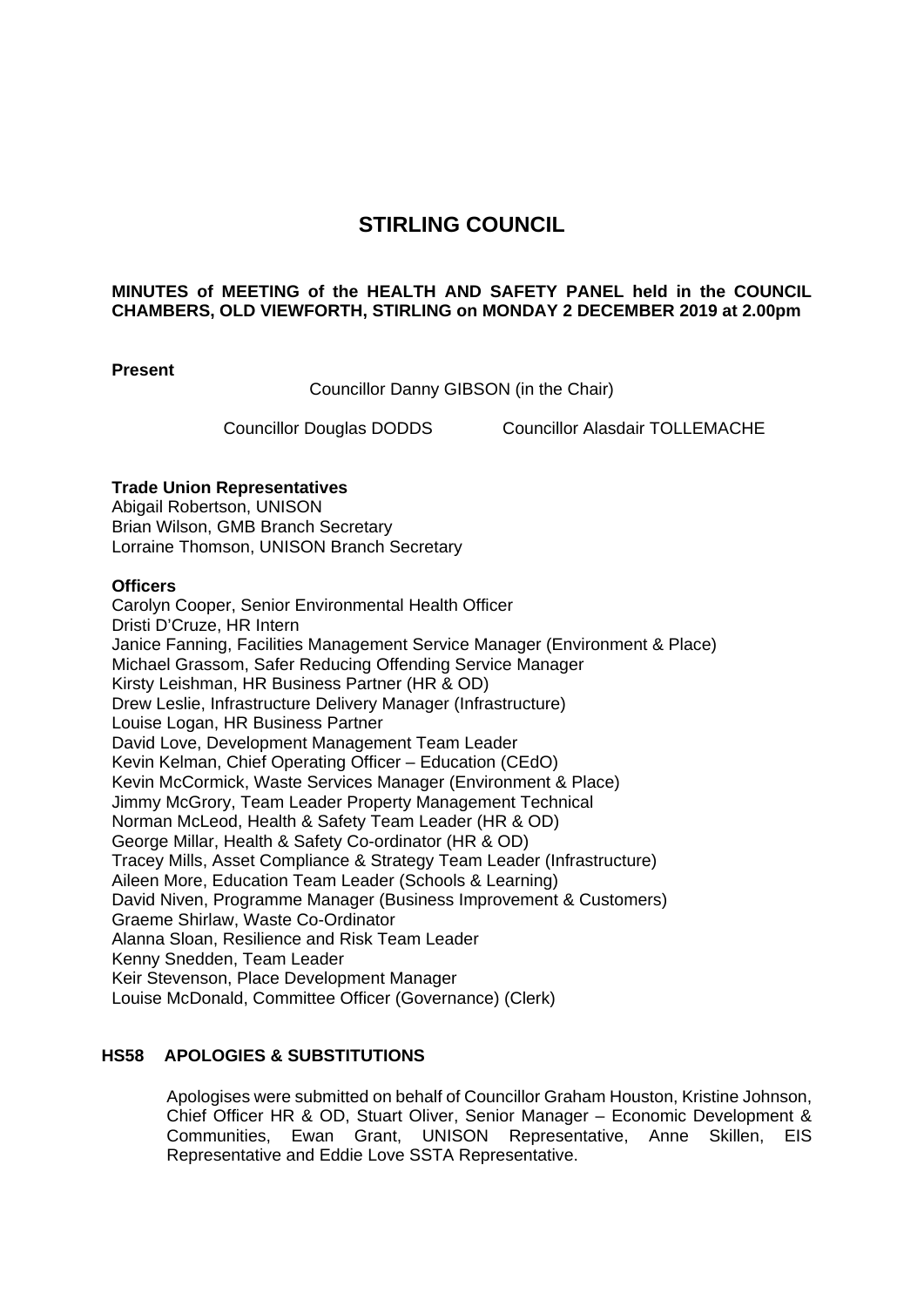### **HS59 DECLARATIONS OF INTEREST**

There were no declarations of interest.

### **HS60 URGENT BUSINESS BROUGHT FORWARD BY THE CHAIR**

There were no items of urgent business.

### **HS61 MINUTES – 9 SEPTEMBER 2019**

The Minutes of the Meeting of the Health and Safety Panel held on 9 September 2019 were submitted for approval.

#### **Decision**

The Minutes of the Meeting of the Health and Safety Panel held on 9 September 2019 were approved as an accurate record of proceedings.

### **HS62 CORPORATE HEALTH & SAFETY UPDATE: DECEMBER 2019**

The report provided the Health & Safety Panel with an update of the Corporate and Services' progress since the last Health & Safety Panel.

Statistics were now being collated for the new recently developed incident reporting database. There was a slight backlog on incident report upload on to the new database but this had now lessened and staff were in place to catch up with data upload.

The Health & Safety Team Leader advised that services were improving on reporting and additional guidance would be created regarding reporting and investigatory information required from services for Health & Safety to obtain more detail on incidents from the services and what they are doing to reduce reoccurrence. There was better guidance at a National Level for incidents within Education and a lessons learned log would be created to ensure a consistent approach to circulating good practice across the school estate is maintained.

Following a discussion around risk assessments and ensuring procedures were being followed, it was agreed that a briefing would be held with the Health & Safety Team Leader and Health & Safety Panel Councillor's in advance of the next Health & Safety Panel Meeting, regarding risk assessments within services, incident follow through and mitigation within services.

### **ACTION: Normal McLeod**

A Member queried the asbestos review within schools and Officers agreed to provide a report to the next Health & Safety Panel Meeting on the asbestos review within Stirling schools.

### **ACTION: Drew Leslie**

A Discussion took place around reception security within Council buildings and Officers agreed to provide a breakdown of work completed at Council receptions to Panel Members.

# **ACTION: Drew Leslie**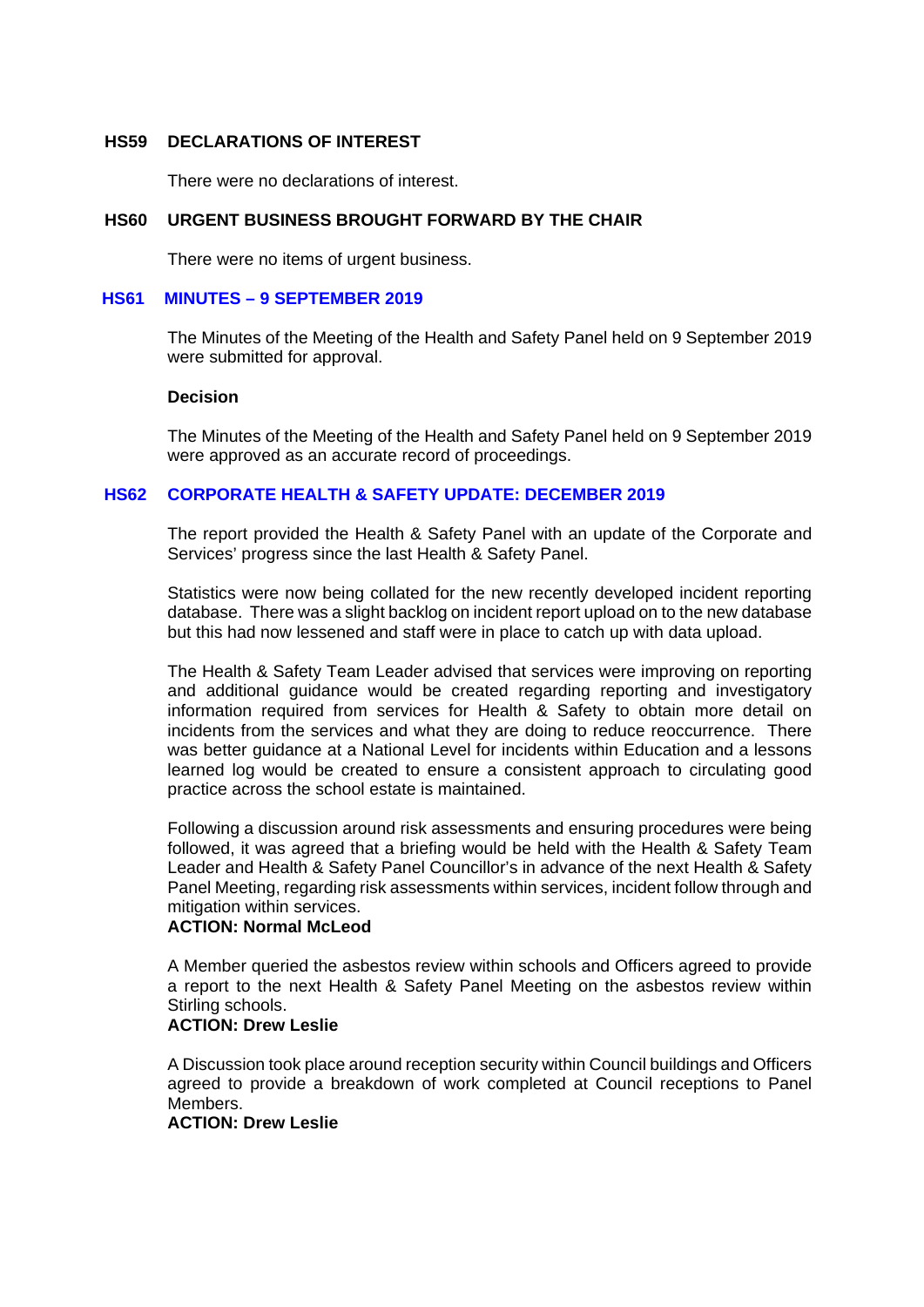A Member queried Building Security and Fire Security, specifically where alarm notifications were sent. Officers agreed to provide a report to the Health & Safety Panel on Building and Fire Security.

# **ACTION: Drew Leslie**

Following a discussion around physical assault incidents within Education establishments it was agreed that a briefing would be held with the ASN team regarding physical/verbal incidents within Schools, Learning & Education.

# **ACTION: Kevin Kelman**

It was highlighted that assault incidents were faced by staff at all levels not just within Education and there were long timescales involved to reach a conclusion within investigations. An update on warning markers was also requested and officers agreed that representatives from the CODO team and Business Transformation would be invited to attend the next meeting of the Health & Safety Panel to provide an update on systems.

### **ACTION: Kerray Dawson/Scott Ross**

A discussion took place around risk assessments and it was agreed that further detail would be obtained from all services and included in future reporting on progress of service risk assessment sign off by staff.

# **ACTION: Norman McLeod**

# **Decision**

The Health & Safety Panel agreed to: -

- 1. note the progress on the development and implementation of Health & Safety (H&S) Improvement Plans, as set out at paragraphs 2.1 to 2.2.
- 2. note the contents of the statistical report on Health & Safety Incidents for the period stated with summary information at paragraphs 2.3 to 2.8 and at Appendices 1, 1a & 1b;
- 3. note the recent relevant developments in terms of National Health & Safety legislation developments and Health & Safety cases in the public domain, relevant to all across Council, as set out at paragraphs 2.9 to 2.10 and at Appendix 2;
- 4. note other recent internal developments in Health & Safety activities within the Council, as set out at paragraphs 2.11 to 2.23;
- 5. note information on the delivery of the planned programme of Health & Safety Audits from 1 Oct 2017 to 6 Nov 2019, including Major and Minor Non Conformity Reports (NCRs) identified in the course of those audit findings, as set out at paragraphs 2.24 to 2.25 and at Appendix 3;
- 6. note the information provided in the summary of the risk assessment status by service, which encompass any required safe working methods (SWMs) and Personal Protective Equipment (PPE Guidance Form (PGF) associated with the risk assessments as set out in paragraphs 2.26 to 2.27.

(Reference: Report by Chief Officer – HR, dated 25 November 2019, submitted)